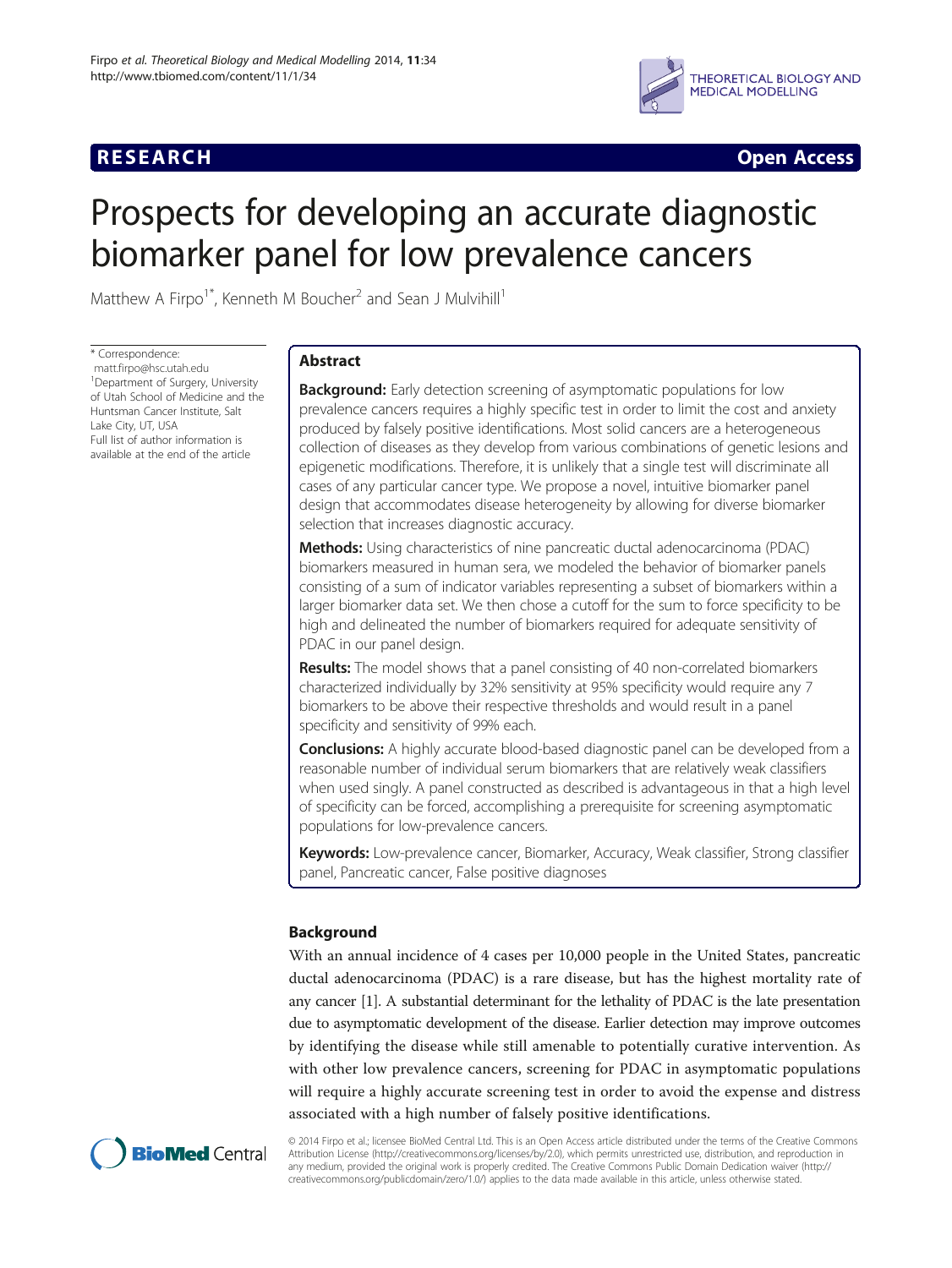Screening asymptomatic populations for cancers that have low prevalence presents challenges due to the potential for large numbers of falsely positive diagnoses. The problem is demonstrated in Figure 1, which illustrates a hypothetical screening scheme for people over the age of 50, a likely demographic for PDAC screening. In an asymptomatic United States population of about 100 million at risk individuals, about 40,000 will be discovered to have the disease annually [[1\]](#page-7-0). Current biomarker tools (for example CA 19–9, [[2\]](#page-7-0)) can reach about 90% specificity, but screening at this level means that almost 10 million people will be falsely identified as having PDAC. Based on Medicare reimbursement rates, the cost of a single follow-up computed tomography (CT) scan on these false positive cases would be over \$5 billion annually. This estimate does not include other costs such as clinic visits, blood tests, and further studies such as pancreatic endoscopic ultrasound evaluations that would be required to prove the absence of disease. Importantly, an additional barrier is the emotional distress of the individuals incorrectly diagnosed with a highly fatal disease. Contrasted with the cost of treating all true positive PDAC cases, which is estimated to be \$2.6 billion annually in the US [[3\]](#page-7-0), the costs associated with false-negative identifications at the 90% assay specificity level is unsustainable. Increasing the specificity of the test would decrease the number of false positive evaluations to a more acceptable range [\[4](#page-7-0)]. Although open for debate, screening the asymptomatic population will likely require specificity greater than 99% to be practical.

The trade-off between specificity and sensitivity means that specificity might be increased at the expense of sensitivity. However, in order for an assay to be meaningful for clinical management of the individual patient, high sensitivity must also be maintained. At current specificity levels of 90%, the probability of not having PDAC in a patient with a negative test result is very high (Figure 1). This high negative predictive value is a consequence of the rarity of the disease, with the ratio skewed by the large number of true negative cases.



Outcomes are shown for a population of 100 million individuals (the current approximate number of individuals over the age of 50 in the United States) and assuming an annual disease prevalence of 4 in 10,000. FN = False-negative test results; FP = false-positive test results; TN = true-negative test results; TP = true-positive test results. Positive predictive value = probability of PDAC in a patient with a positive test result = TP/(TP + FP). Negative predictive value = probability of no PDAC in a patient with a negative test result = TN/(TN + FN). \*\$2.6 billion annual cost to treat [\[3](#page-7-0)]. †\$5.5 billion annual cost for a single contrast-enhanced computed tomography (CT) follow-up screen for each false positive determination (based on 2011 Medicare technical and professional reimbursement rate of \$554/CT).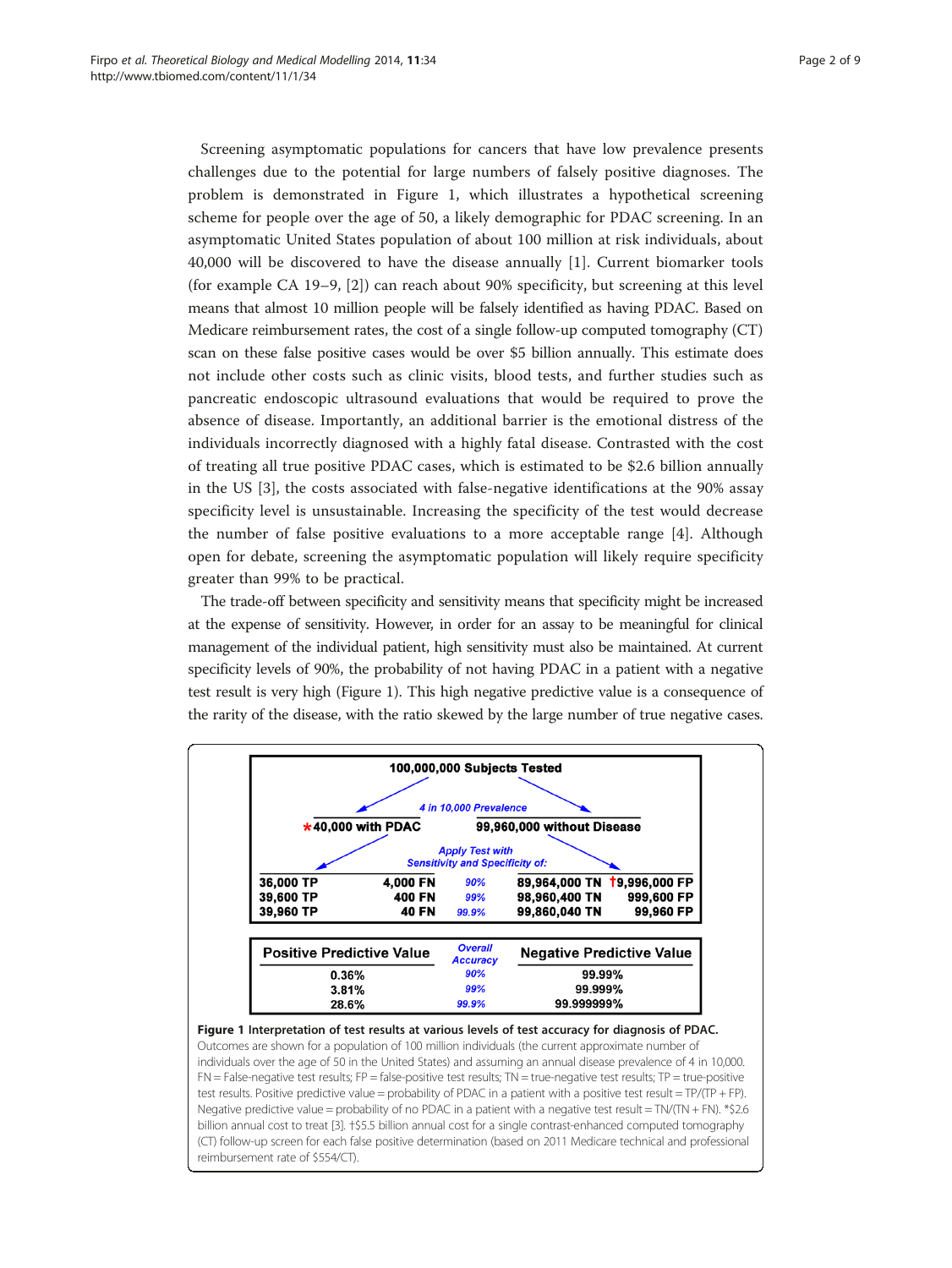It follows that the positive predictive value, the probability of PDAC in a patient with a positive test result, is very low. Therefore, increasing sensitivity to 99% or greater is necessary in order for the individual test results to be clinically actionable.

Existing biomarkers, biomarker panels, and diagnostic algorithms fall well short of the accuracy levels required to bring the number of false-positive determinations in asymptomatic populations into an acceptable range [\[5](#page-7-0)-[10\]](#page-7-0). Since PDAC develops from multiple different combinations of genetic and possibly epigenetic lesions [\[11,12\]](#page-7-0), it seems logical that individual cancer cases may express a subset of markers while other cases express a different subset. Thus, attempts to identify a single test for discrimination of all PDAC cases may be frustrated because of disease heterogeneity. We developed mathematical models based on experimental data from nine serum biomarkers, all of which were significantly elevated in pancreatic cancer cases relative to controls. We asked if an accurate panel classifying tool could be developed from a group of these weak individual biomarkers and hypothesized that increased accuracy could be realized by allowing for multiple combinations of biomarkers, accommodating disease heterogeneity.

# Results

# Characteristics of individual PDAC biomarkers

To address the possibility of devising a test with 99% sensitivity and specificity, we sought to develop mathematical models based on experimental serum biomarker data. From previous experiments in which we determined levels of various biomarkers in serum from PDAC patients, chronic pancreatitis patients, and healthy subjects, we identified nine biomarkers whose mean levels were significantly elevated in PDAC cases relative to controls. These biomarkers were soluble AXL, CA 19–9, haptoglobin, soluble hyaluronic acid, matrix metallopeptidase 7 (MMP-7), matrix metallopeptidase 11 (MMP-11), osteopontin, serum amyloid A, and TIMP metallopeptidase inhibitor 1 (TIMP-1). Although the mean values of each of these biomarkers were significantly elevated in PDAC cases, accurate classification of individual results is problematic because of the large overlap of values within case and control groups. The individual biomarkers are thus weak diagnostic classifiers. The overlapping distributions for CA 19–9, haptoglobin, osteopontin, and TIMP-1 are shown in Figure [2.](#page-3-0) This observed overlap is consistent with disease heterogeneity in that individual cancer cases may develop to express a subset of markers while other cases express a different subset.

For the nine biomarkers, a sample set from 117 healthy control subjects, 58 chronic pancreatitis patients, and 159 PDAC patients was identified for which at least 3 of the 9 biomarkers were measured in individual samples. The median number of biomarkers queried per sample was 6 and missing data points were imputed. This final data set was used to identify biomarker characteristics for model development. To prioritize high specificity, we first assigned a diagnostic threshold (the indicator variable) at the 95th percentile of control values on the individual biomarkers and then calculated the resulting sensitivity. Between 17% and 75% of the PDAC cases had values above the 95% specificity threshold with an average sensitivity for all biomarkers of 32%.

Since direct correlation between biomarkers provides less diagnostic information than independent predictors, we also assessed the degree of correlation between the nine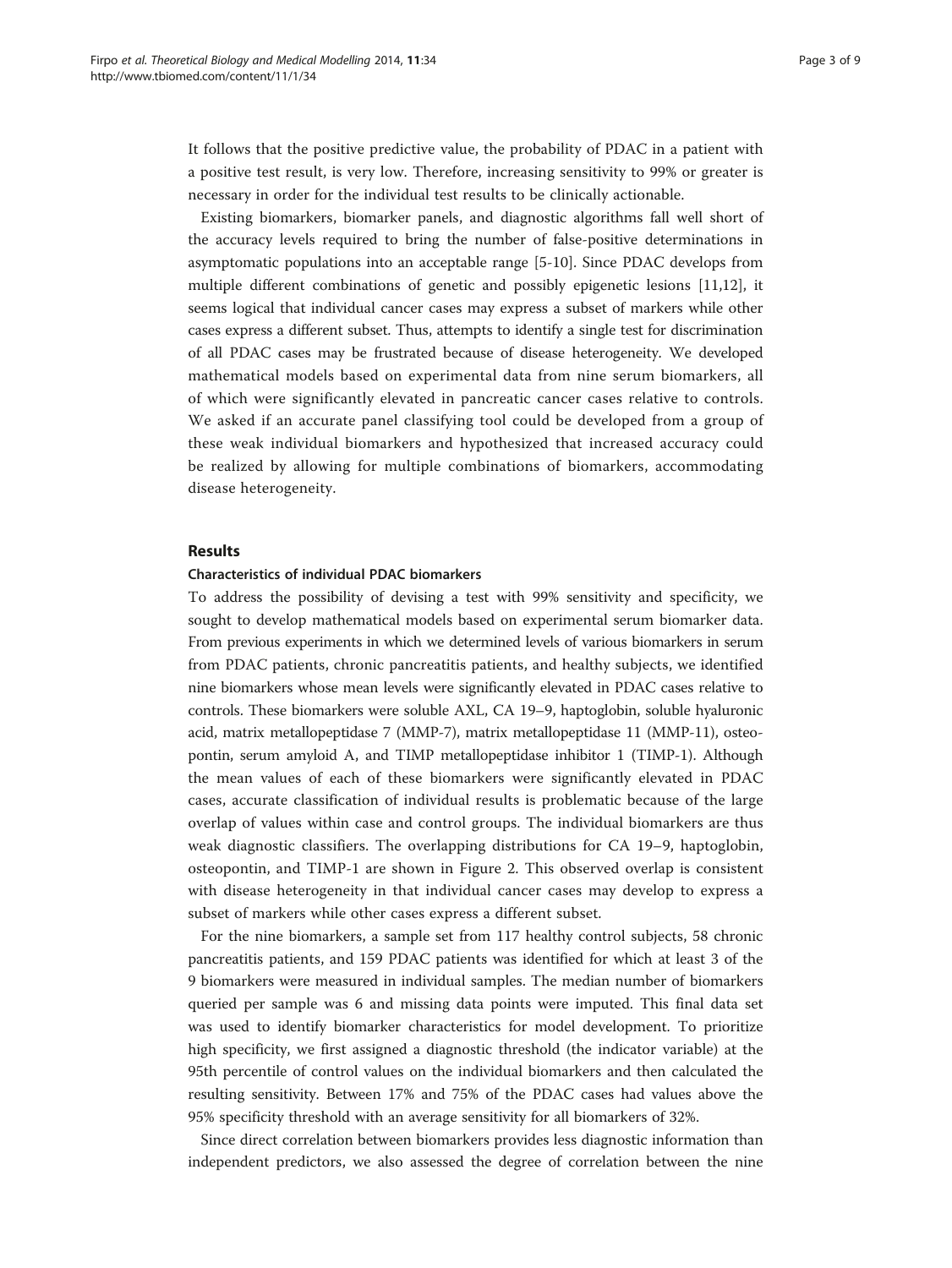<span id="page-3-0"></span>

biomarkers within each group (PDAC, healthy controls, chronic pancreatitis). The correlation between the indicator variables was near zero in controls and slightly positive in PDAC cases. None of the biomarkers were highly correlated. The correlation in the PDAC samples had mean of 0.15 and median 0.13, but was highly variable (range  $-0.12$  - + 0.44). The mean and median correlation in the controls was 0.12 and 0.088, respectively. Since the square of the correlation is the percentage of shared variation, markers shared about 2% of the variation in cases and 1-2% of variation in controls. This could be an overestimate, as missing data was imputed.

# Modeling PDAC biomarker panels

We modeled the behavior of a biomarker panel consisting of a sum of indicator variables, then chose a cutoff for the sum to force specificity to be high, and calculated the resulting sensitivity. To generate correlated biomarkers, we simulated correlated continuous biomarker data, made a 95th percentile cutoff for each biomarker and then assessed performance as above. The average correlation assumption was conservative in that we ignored inverse correlation in our modeling, which would tend to increase overall accuracy of the panel. Therefore, we also modeled the less conservative correlation assumption of 0.05.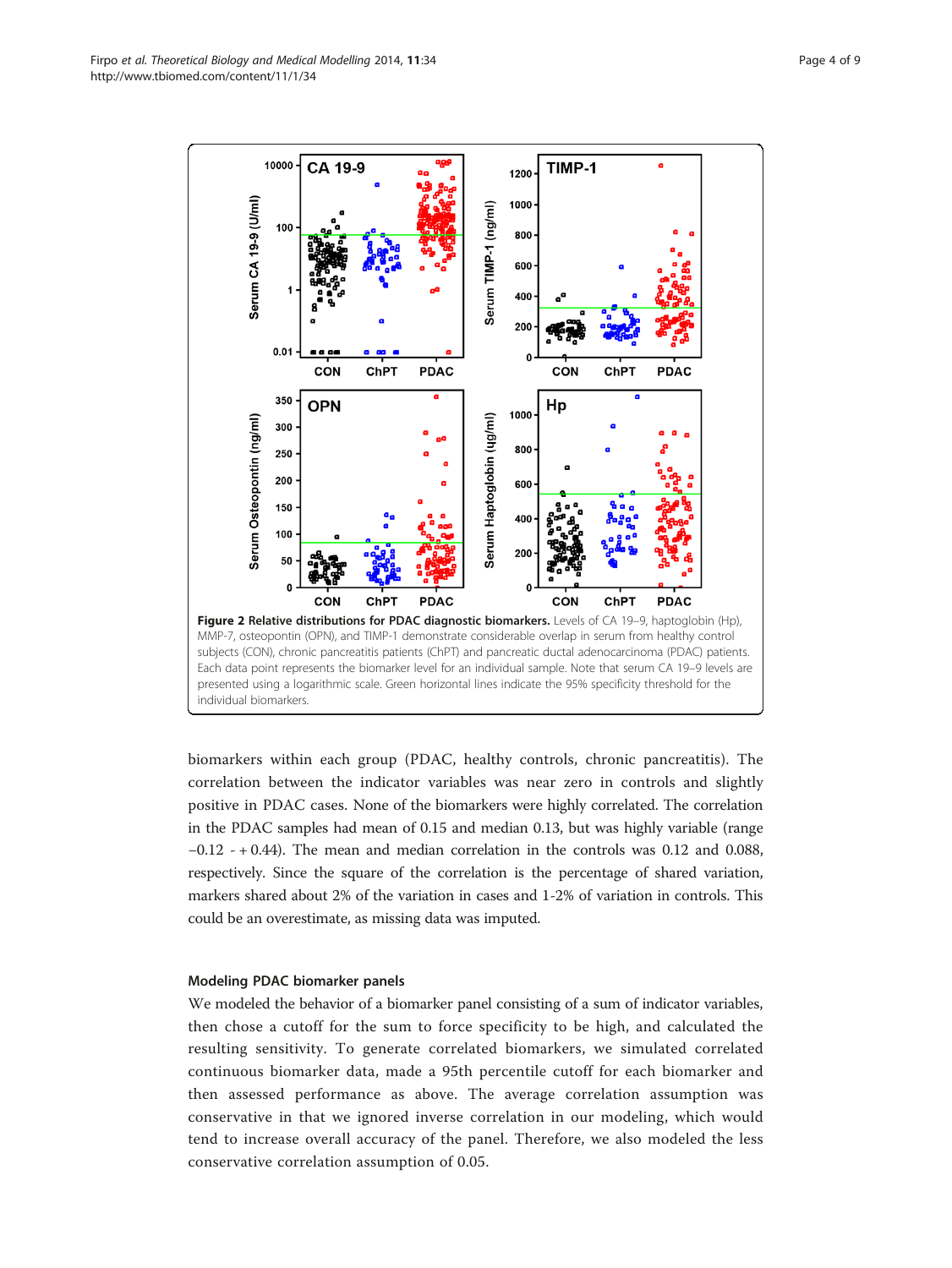Modeling results for three panels that required 99% panel specificity, but were derived using different sensitivity assumptions about the individual biomarkers are shown in Figure [3](#page-6-0). The model demonstrated, for example, that a panel consisting of 40 biomarkers characterized individually by 32% sensitivity at 95% specificity would require any 7 biomarkers to be above the threshold and would result in a panel sensitivity of at least 99% (Figure [3B](#page-6-0)), assuming no correlation between biomarkers. The addition of correlation assumptions reduced sensitivity for the 40-biomarker panel to 94% at an average correlation of 0.05 and 84% at an average correlation of 0.15. Increasing the mean sensitivity of the individual biomarkers from 19% to 45% in the panel not only reduced the number of biomarkers required for high accuracy, but also reduced the contribution of correlation between the individual biomarkers.

# **Discussion**

We asked if we could generate a "strong classifier" panel from a group of "weak classifiers", with the stipulation that the algorithm allow for heterogeneity of the disease. The idea that a group of weak classifiers can be combined to form a strong-classifier is an established theoretical concept [[13-15\]](#page-7-0). However, our goal of accommodating disease heterogeneity by allowing different biomarker subsets would increase the overall number of biomarkers necessary in the panel. Models developed using the characteristics of nine representative biomarkers measured in human samples revealed that panels with 99% specificity and sensitivity could be achieved using a reasonable number of biomarkers. For the purposes of modeling, the identity of the biomarkers is not critical since the only characteristic used in the central model (Figure [3](#page-6-0)B) was the average sensitivity at 95% specificity. The two other models (Figure [3A](#page-6-0) and C) provide information relevant to how different sensitivities arising from a different biomarker set might alter the number of total biomarkers required to achieve high accuracy. The nine biomarkers were chosen because they were significantly elevated in PDAC cases, providing credibility that they are related to the presence of disease. However, filtering biomarker data by insisting statistically significant differences between groups may mask potentially informative biomarkers in an analysis, such as ours, that allows diagnostic analyte subsets. Our approach is advantageous in that a high level of specificity can be forced and demonstrates that accommodating heterogeneity in the system has the potential to improve accuracy of cancer diagnostic biomarker panels, particularly for low-prevalence cancers.

Although our main goal was to evaluate if increased accuracy could be realized by allowing for disease heterogeneity, one limitation of our experimental design is that the dataset used biomarker levels from all PDAC stages. To be effective at improving outcomes, any diagnostic screening test should be able to identify early stage, treatable cases. Whether or not these biomarkers exist for PDAC will require further experimentation. The likelihood of finding 30–50 biomarkers with at least the average levels of accuracy seen in the nine biomarkers used here seems reasonable given that 162 secreted proteins are routinely over expressed in PDAC tumors [\[16\]](#page-7-0) and other biomarkers, such as degraded cell-surface proteins, miRNAs, genetic mutations, and metabolic products could be incorporated to extend the panel. Since highly correlated biomarkers provide the same information, the most suitable biomarkers for inclusion in a panel will likely be those that identify different features of the disease. Finally, although increasing the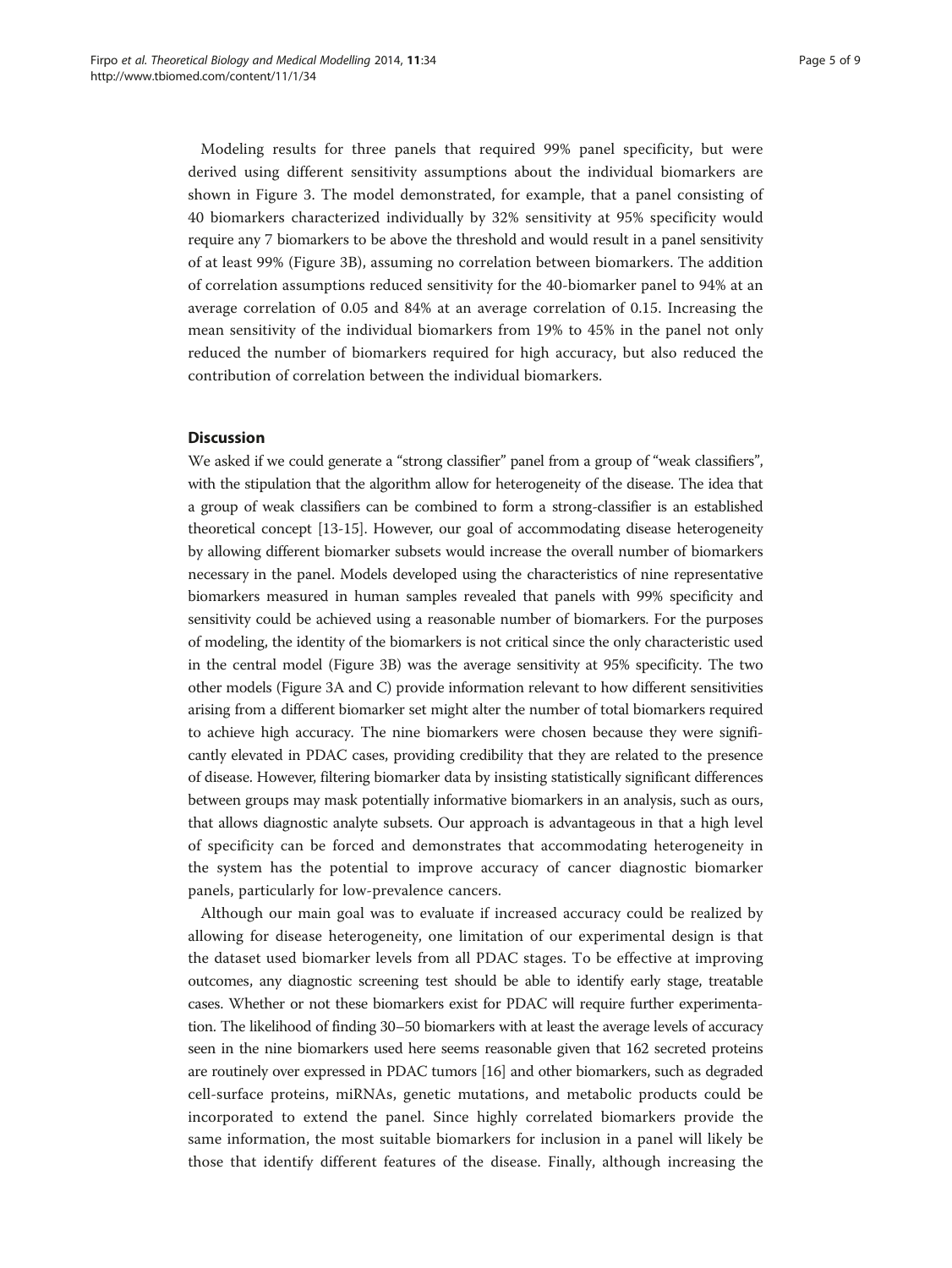Firpo et al. Theoretical Biology and Medical Modelling 2014, 11:34 Page 6 of 9 http://www.tbiomed.com/content/11/1/34

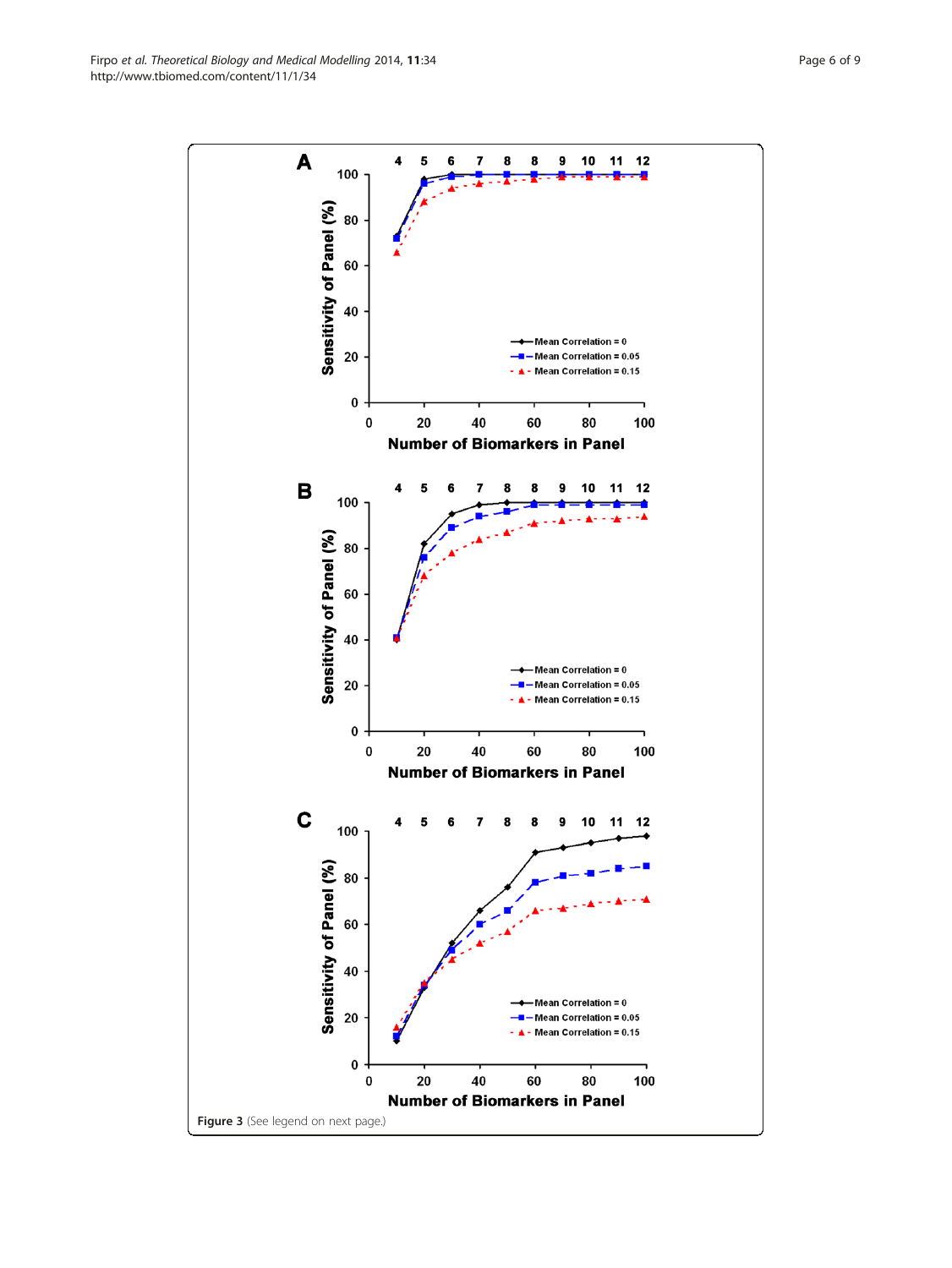#### <span id="page-6-0"></span>(See figure on previous page.)

Figure 3 Characteristics of biomarker panels with 99% specificity. The modeled sensitivity of biomarker panels is given for panels consisting of between 10 and 100 individual biomarkers. The three panels represent different assumptions about the individual biomarkers: Chart A indicates panel characteristics assuming all biomarkers in the panel yield 45% sensitivity at the 95% specificity threshold (e.g. TIMP-1), Chart **B** indicates panel characteristics assuming all biomarkers in the panel yield 32% sensitivity at the 95% specificity threshold (the average of the 9 biomarkers examined), and chart  $C$  indicates panel characteristics assuming all biomarkers in the panel yield 19% sensitivity at the 95% specificity threshold (e.g. haptoglobin). Different assumptions about the mean correlation ratios between individual biomarkers constituting the panels are indicated by the color legend. Numbers above the data points indicate the minimum number of biomarkers in the panels required to be above the 95% specificity threshold in order to make a positive diagnosis of PDAC.

accuracy of tests for low prevalence cancers would reduce the cost and distress associated with falsely positive determinations in screening of asymptomatic populations, an acceptable level for false-positive determinations is an open question that need be addressed by clinical discourse.

# Conclusions

Mathematical modeling of existing serum biomarker data indicates that, by allowing for diverse responses between cases, a biomarker panel can be devised that has greater than 99% accuracy for diagnosis of a low prevalence cancer, pancreatic ductal adenocarcinoma. Our results do suggest that limiting analysis to those biomarkers with only the highest accuracy may be counterproductive. The results provide a framework for identifying useful biomarker characteristics and minimizing biomarker correlation.

#### Methods

# Ethics statement

All studies were carried out with the approval of the University of Utah Institutional Review Board and written informed consent was obtained for each participant enrolled in the study protocols.

# Serum biomarkers

Serum levels of AXL, CA 19–9, haptoglobin, hyaluronic acid, MMP-7, MMP-11, osteopontin, serum amyloid A, and TIMP-1 were measured in sera from 117 healthy control subjects and 58 chronic pancreatitis patients, and 159 PDAC patients collected prior to treatment. Control serum samples were obtained from healthy adults accompanying index patients to the Hunstman Cancer Institute Gastrointestinal Multidisciplinary Clinic. Diagnoses of PDAC cases were confirmed by histological evaluation and consisted of a range of stages (10 stage IA or IB, 20 stage IIA, 47 stage IIB, 30 stage III, and 52 stage IV). Diagnostic and prognostic characteristics for CA 19-9 [\[2\]](#page-7-0), haptoglobin [\[6\]](#page-7-0), osteopontin[\[17](#page-8-0)], serum amyloid A [\[6](#page-7-0)], and TIMP-1 [\[17](#page-8-0)] in our cohort have been previously published, as have prognostic characteristics for MMP-7 [\[18](#page-8-0)]. Biomarker characterization for AXL, hyaluronic acid, and MMP-11 will be published elsewhere. The median number of biomarkers queried per sample was 6. Missing data points (1103 of 3006 values) were imputed using the "aregImpute" function in the Hmisc package in R. A weighted multinomial probability sampling method with a tricube function as weights was used for imputation. The outcome variable was not used in imputation.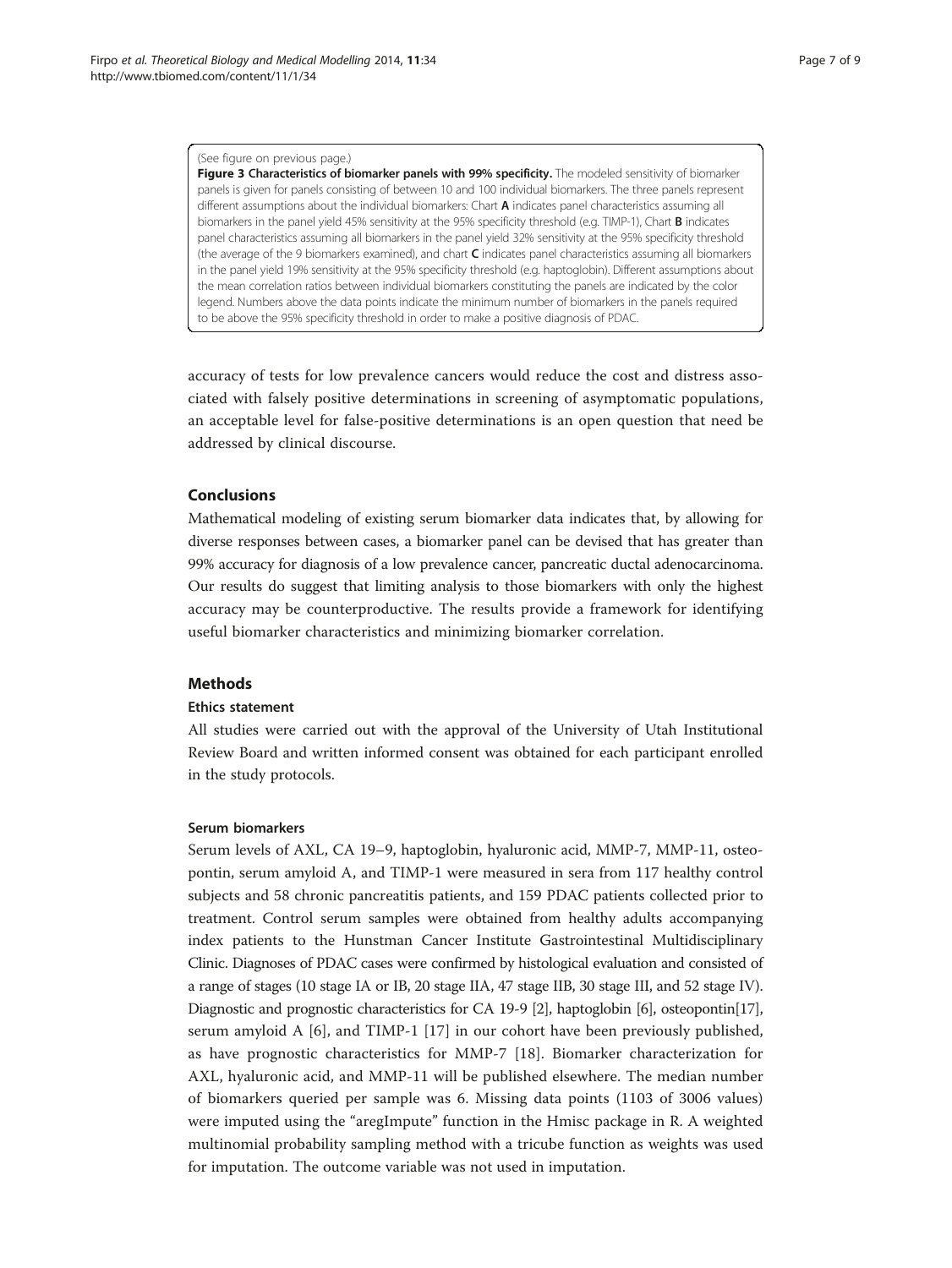#### <span id="page-7-0"></span>Modeling

We modeled the behavior of a biomarker panel consisting of a sum of indicator variables, then chose a cutoff for the sum to force specificity to be high, and calculated the resulting sensitivity. To generate correlated biomarkers, we simulated independent normal random variables for each biomarker, and then added a common simulated random normal variable to each of them to introduce correlation. By varying the standard deviation of the common component, the correlation between the simulated biomarkers could be adjusted. We then made a 95th percentile cutoff for each simulated biomarker and assessed the performance as above. R statistical computing software version 2.8.0 (The R Foundation for Statistical Computing, Vienna Austria) was used for the simulations.

#### Competing interests

The authors declare that they have no financial competing interests.

#### Authors' contributions

MAF conceived and implemented the study, performed data collection, participated in data analysis, and drafted the manuscript. KMB participated in the design of the study, performed the statistical analyses, and carried out the modeling. SJM participated in study design and conception and helped to draft the manuscript. All authors read and approved the final manuscript.

#### Acknowledgments

We thank L.C. Murtaugh for critical evaluation of the manuscript.

#### Author details

<sup>1</sup>Department of Surgery, University of Utah School of Medicine and the Huntsman Cancer Institute, Salt Lake City, UT, USA. <sup>2</sup> Department of Oncological Sciences, University of Utah School of Medicine and the Huntsman Cancer Institute, Salt Lake City, UT, USA.

#### Received: 2 April 2014 Accepted: 2 July 2014 Published: 5 August 2014

#### References

- Siegel R, Ma J, Zou Z, Jemal A: Cancer statistics, 2014. CA Cancer J Clin 2014, 64:9-29.
- 2. Poruk KE, Gay DZ, Brown K, Mulvihill JD, Boucher KM, Scaife CL, Firpo MA, Mulvihill SJ: The clinical utility of CA 19–9 in pancreatic adenocarcinoma: diagnostic and prognostic updates. Curr Mol Med 2013, 13:340-351.
- O'Neill CB, Atoria CL, O'Reilly EM, Lafemina J, Henman MC, Elkin EB: Costs and Trends in Pancreatic Cancer Treatment. Cancer 2012, epub ahead of print.
- 4. Poruk KE, Firpo MA, Adler DG, Mulvihill SJ: Screening for pancreatic cancer: why, how, and who? Ann Surg 2013, 257:17–26.
- 5. Brand RE, Nolen BM, Zeh HJ, Allen PJ, Eloubeidi MA, Goldberg M, Elton E, Arnoletti JP, Christein JD, Vickers SM, Langmead CJ, Landsittel DP, Whitcomb DC, Grizzle WE, Lokshin AE: Serum Biomarker Panels for the Detection of Pancreatic Cancer. Clin Cancer Res 2011, 17:805–816.
- 6. Firpo MA, Gay DZ, Granger SR, Scaife CL, DiSario JA, Boucher KM, Mulvihill SJ: Improved Diagnosis of Pancreatic Adenocarcinoma using Haptoglobin and Serum Amyloid A in a Panel Screen. World J Surg 2009, 33:716–722.
- 7. Lee MX, Saif MW: Screening for Early Pancreatic Ductal Adenocarcinoma: An Urgent Call! JOP 2009, 10:104-108. 8. Nolen BM, Brand RE, Prosser D, Velikokhatnaya L, Allen PJ, Zeh HJ, Grizzle WE, Lomakin A, Lokshin AE:
- Prediagnostic serum biomarkers as early detection tools for pancreatic cancer in a large prospective cohort study. PLoS One 2014, 9:e94928.
- 9. Wingren C, Sandstrom A, Segersvard R, Carlsson A, Andersson R, Lohr M, Borrebaeck CA: Identification of Serum Biomarker Signatures Associated with Pancreatic Cancer. Cancer Res 2012, 72:2481–2490.
- 10. Winter JM, Yeo CJ, Brody JR: Diagnostic, Prognostic, and Predictive Biomarkers in Pancreatic Cancer. J Surg Oncol 2012, epub ahead of print.
- 11. Jones S, Zhang X, Parsons DW, Lin JC, Leary RJ, Angenendt P, Mankoo P, Carter H, Kamiyama H, Jimeno A, Hong SM, Fu B, Lin MT, Calhoun ES, Kamiyama M, Walter K, Nikolskaya T, Nikolsky Y, Hartigan J, Smith DR, Hidalgo M, Leach SD, Klein AP, Jaffee EM, Goggins M, Maitra A, Iacobuzio-Donahue C, Eshleman JR, Kern SE, Hruban RH, et al: Core Signaling Pathways in Human Pancreatic Cancers Revealed by Global Genomic Analyses. Science 2008, 321:1801–1806.
- 12. Ryan RJ, Bernstein BE: Molecular Biology. Genetic Events that Shape the Cancer Epigenome. Science 2012, 336:1513–1514.
- 13. Breiman L: Bagging Predictors. Mach Learn 1996, 24:123-140.
- 14. Breiman L: Random Forests. Mach Learn 2001, 45:23-37.
- 15. Schapire RE: The Strength of Weak Learnability. Mach Learn 1990, 5:197-227.
- 16. Harsha HC, Kandasamy K, Ranganathan P, Rani S, Ramabadran S, Gollapudi S, Balakrishnan L, Dwivedi SB, Telikicherla D, Selvan LD, Goel R, Mathivanan S, Marimuthu A, Kashyap M, Vizza RF, Mayer RJ, Decaprio JA, Srivastava S, Hanash SM, Hruban RH, Pandey A: A Compendium of Potential Biomarkers of Pancreatic Cancer. PLoS Med 2009, 6:e1000046.